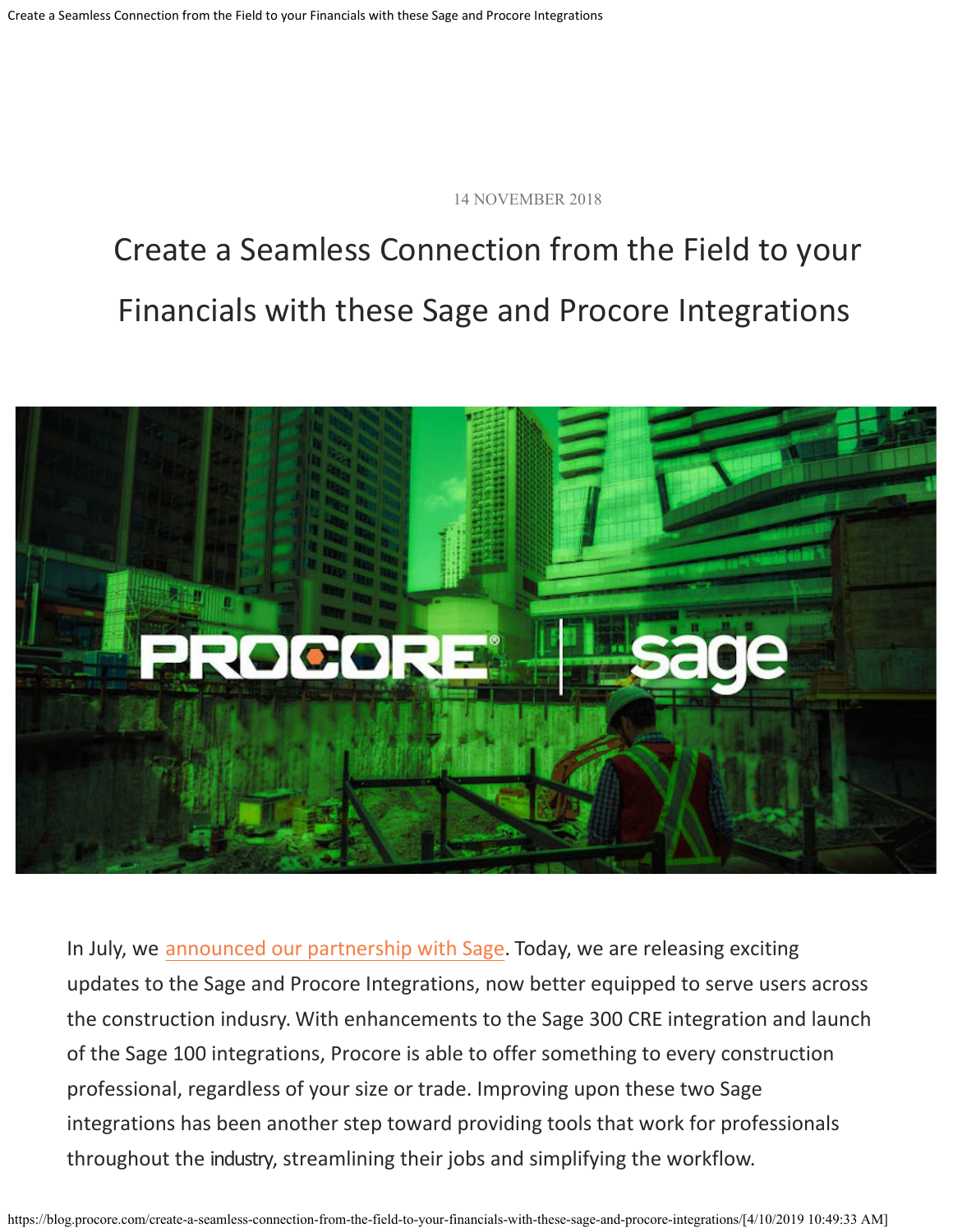| <b>PROGRESS</b>                                                                                                                                                            | AUDIOA BUILDERS<br>2501 - Bobbys Boat                       | <b>TOOLBOX</b><br>$\times$ continue | <b>VALIDATES</b><br>n              |                                  |                   |                     |                                                     | 9.04<br>B                                    |
|----------------------------------------------------------------------------------------------------------------------------------------------------------------------------|-------------------------------------------------------------|-------------------------------------|------------------------------------|----------------------------------|-------------------|---------------------|-----------------------------------------------------|----------------------------------------------|
| Conventments, 31 Contract #50-007                                                                                                                                          |                                                             |                                     |                                    |                                  |                   |                     | Екроп -                                             | $\bullet$<br><sup>,</sup> Creda Changa Brasi |
| Bottom Paint - Aloha Builders                                                                                                                                              |                                                             |                                     |                                    |                                  |                   |                     |                                                     | <b>Crooks Insula</b><br>۰                    |
| General Schedule of Values (2) Suits on the factor Change Onders Or - REGULD - Investment Or - Peace Received Reveal Dr. - English Change History (22) - Advanced Settings |                                                             |                                     |                                    |                                  |                   |                     |                                                     | ø<br><b>Crade Pays</b>                       |
|                                                                                                                                                                            |                                                             |                                     |                                    |                                  |                   |                     |                                                     | <b>B</b> Delete                              |
| GENERAL INFORMATION                                                                                                                                                        |                                                             |                                     |                                    |                                  |                   |                     | <b>East</b>                                         | <sup>ek</sup> Smithi<br>o                    |
| $\theta$                                                                                                                                                                   | SC-007                                                      |                                     |                                    | Tée                              |                   | <b>Bottom Paint</b> |                                                     | <b>E Email Contract</b>                      |
| Contract Company                                                                                                                                                           | Abdul Bulletin<br>Oregon<br>Un'ted States<br>External ID 29 |                                     |                                    | Invoice Contacts                 |                   |                     |                                                     | COMMITMENT REPORTS                           |
| Status.                                                                                                                                                                    | Draft                                                       |                                     |                                    | Executed:                        |                   | No                  |                                                     | <b>Buyout Summary Report</b>                 |
| Private                                                                                                                                                                    | Yes, visible to Admins                                      |                                     |                                    | Created By                       |                   | Stewart, Pascal     |                                                     | Committed Cost Report                        |
| Default Retainage                                                                                                                                                          |                                                             |                                     |                                    |                                  |                   |                     |                                                     | Subcontractor Invoices By Date               |
| <b>Clear must sless</b>                                                                                                                                                    |                                                             |                                     |                                    |                                  |                   |                     |                                                     |                                              |
| Attachments.                                                                                                                                                               |                                                             |                                     |                                    |                                  |                   |                     |                                                     |                                              |
|                                                                                                                                                                            |                                                             |                                     |                                    |                                  |                   |                     |                                                     |                                              |
| <b>CONTRACT DATES</b>                                                                                                                                                      |                                                             |                                     |                                    |                                  |                   |                     |                                                     |                                              |
| Date Created                                                                                                                                                               | 11/06/18                                                    |                                     |                                    | Start Date                       |                   |                     |                                                     |                                              |
| Estimated:<br>Compatible Date                                                                                                                                              |                                                             |                                     |                                    | Actual:<br>Competer Date         |                   |                     |                                                     |                                              |
| Contract Date                                                                                                                                                              |                                                             |                                     |                                    | Signed Contract<br>Received Date |                   |                     |                                                     |                                              |
| Issued Dr Date                                                                                                                                                             |                                                             |                                     |                                    |                                  |                   |                     |                                                     |                                              |
|                                                                                                                                                                            |                                                             |                                     |                                    |                                  |                   |                     |                                                     |                                              |
| ADDITIONAL INFORMATION                                                                                                                                                     |                                                             |                                     |                                    |                                  |                   |                     |                                                     |                                              |
| Inclusions                                                                                                                                                                 |                                                             |                                     |                                    |                                  |                   |                     |                                                     |                                              |
| Electronic                                                                                                                                                                 |                                                             |                                     |                                    |                                  |                   |                     |                                                     |                                              |
|                                                                                                                                                                            |                                                             |                                     |                                    |                                  |                   |                     |                                                     |                                              |
| CONTRACT SUMMARY REPORT                                                                                                                                                    |                                                             |                                     |                                    |                                  |                   |                     |                                                     |                                              |
| Original<br>Confesot<br>Change Orders                                                                                                                                      | Revised<br>Approved<br>Contract                             | Pending<br>Change Orders            | Pending<br><b>Revised Contract</b> | Draft<br>Change Orders           | <b>Structures</b> | Payments<br>Issued  | Remaining Balance<br>Persons<br>Paid<br>Outstanding |                                              |
| \$4,000.00                                                                                                                                                                 | \$2.00<br>\$4,000.00                                        | \$0.00                              | \$4,000.00                         | \$1.00                           | \$0.00            | \$1.00              | 0.00%<br>\$4,000.00                                 |                                              |
|                                                                                                                                                                            |                                                             |                                     |                                    |                                  |                   |                     |                                                     | Materials Safebar<br><b>M</b>                |

"Now everybody is on the same page. We're excited that the two platforms can talk to each other. As a result, we have that real time, valuable information to share with whoever asks, whether it be a bank, a bonding company or the client," says integration user, Heather Merz, CPA, CFO of The Burt Group.

#### Procore and Sage 100

- The [Sage 100 Contractor connector](https://go.procore.com/construction-financials-sage-connector-demo.html?utm_medium=Social&utm_source=Procore-Blog&utm_campaign=PROD_CFIN&utm_term=Sage-100-300-blog&utm_content=Sage-combo-demo) is a new integration that will allow users to  $\bullet$ sync cos data between Procore and Sage 100 platforms
- This integration will ultimately provide one source of truth and reduce manual entry into multiple systems

#### Procore and Sage 300 CRE

The [Sage 300 CRE connector](https://go.procore.com/construction-financials-sage-connector-demo.html?utm_medium=Social&utm_source=Procore-Blog&utm_campaign=PROD_CFIN&utm_term=Sage-100-300-blog&utm_content=Sage-combo-demo) is offering major enhancements to its current